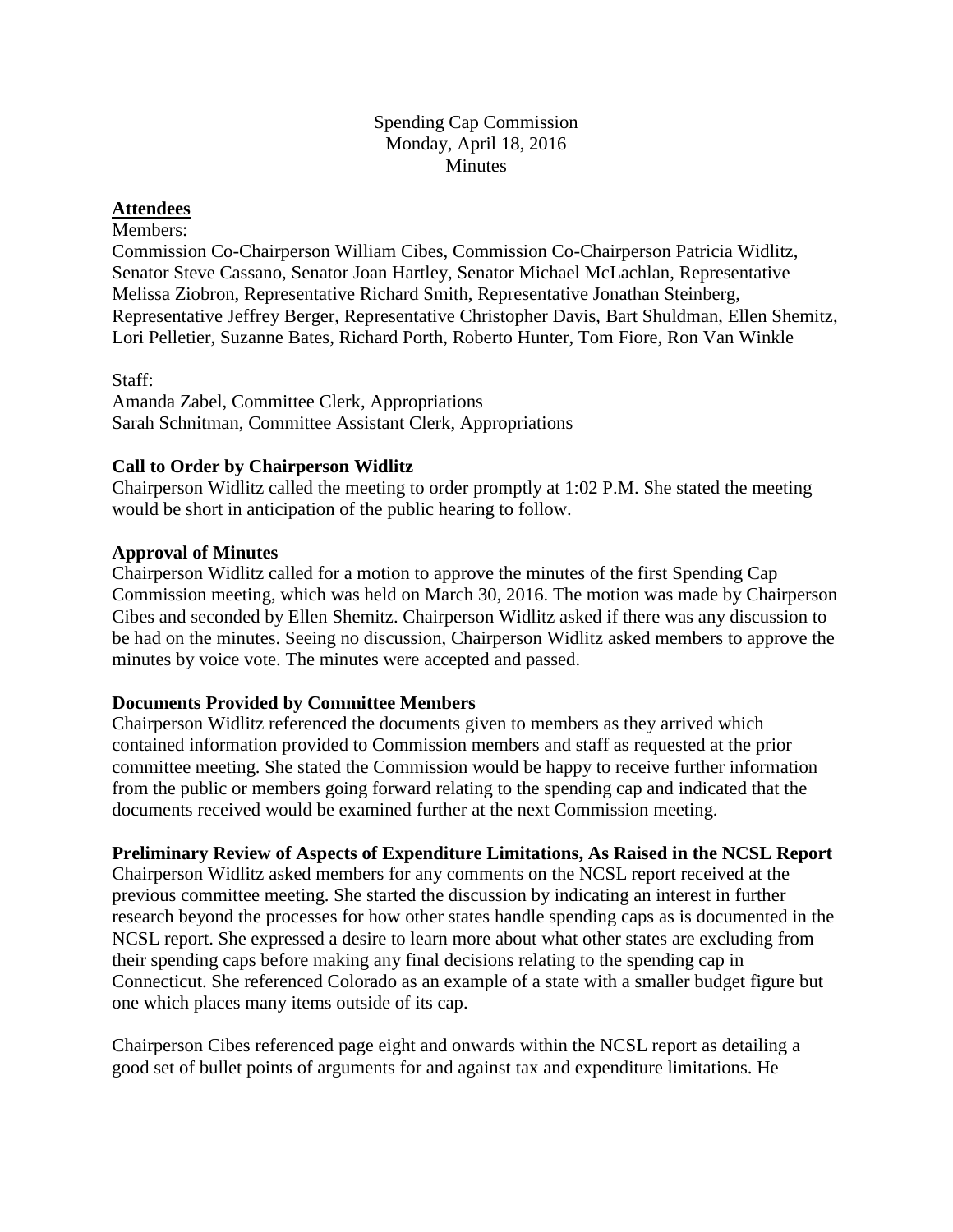indicated a need for the Commission to discuss the arguments against such limitations later on in Commission proceedings.

Representative Ziobron asked for clarification on page references made by Chairperson Cibes.

Chairperson Cibes clarified that his comments referred to page eight of the 2012 NCSL report on the state tax and expenditure limits which was distributed to members at the last meeting on March 30, 2016. He explains there are points detailed both in favor and in opposition but highlighted a number of points made in the report against tax and expenditure limits. These include the shift in fiscal decision making away from current elected representatives, how such limits have caused uneven cuts for non-mandated or general revenue fund programs rather than programs set aside via tax expenditures, bonding, or intercepted revenues, and failure to account for the disproportionate growth of intensive government service populations such as elderly and school aged youth. Chairperson Cibes made reference to his point in relation to growth in these two populations when he described the application of Baumol's cost disease, a principle that in this case finds there is a greater increase in programs than inflation as a result of more face to face personal services which can produce lower levels of productivity. Chairperson Cibes referenced another point made in the report, which has been raised repeatedly by Voices for Children, which postulated a ratchet down effect where the limit causes a decrease in the spending base which results in an inability for the maximum allowable growth to bring the spending base back up to its original level. He also raised a fifth point made by the report in opposition which suggests that expenditure limitations can result in declining levels of government service over time. Chairperson Cibes also expressed his openness in approaching all aspects of these ongoing discussions around the spending cap.

Chairperson Widlitz asked Commission members for further comments.

Bart Shuldman expressed that Connecticut needs to live within its means, indicating that it is not the Commission's job to re-do the state budget as there have been no decisions made on defining the cap and that the Commission does not share the responsibilities of the legislature or the Governor's office. He expressed his concern with attempts to undo decisions made in the past with regards to the spending cap, and expressed his belief in placing emphasis on planning for the future by looking at the big picture of the spending cap situation. He indicated that there will be painful changes as a result of instituting a cap as defined by the Commission and enforced by state government but emphasized his view that spending must be controlled appropriately to mitigate deficits moving forward. He made mention of transportation initiatives in his comments.

Chairperson Widlitz voiced that the discussion provided an opportunity for Commission members to share their feelings about the NCSL report and discuss what measures they believe are necessary in moving forwards in analyzing both pros and cons. She invited members to request further information as desired and voice their thoughts in order to work together to get to a final product. Chairperson Widlitz also responded with her thoughts on transportation initiatives, referring to prior proposals made to eliminate funding for Shoreline East commuter rail infrastructure. She echoed Mr. Shuldman's thoughts that it is not the Commission's responsibility to re-do the state budget.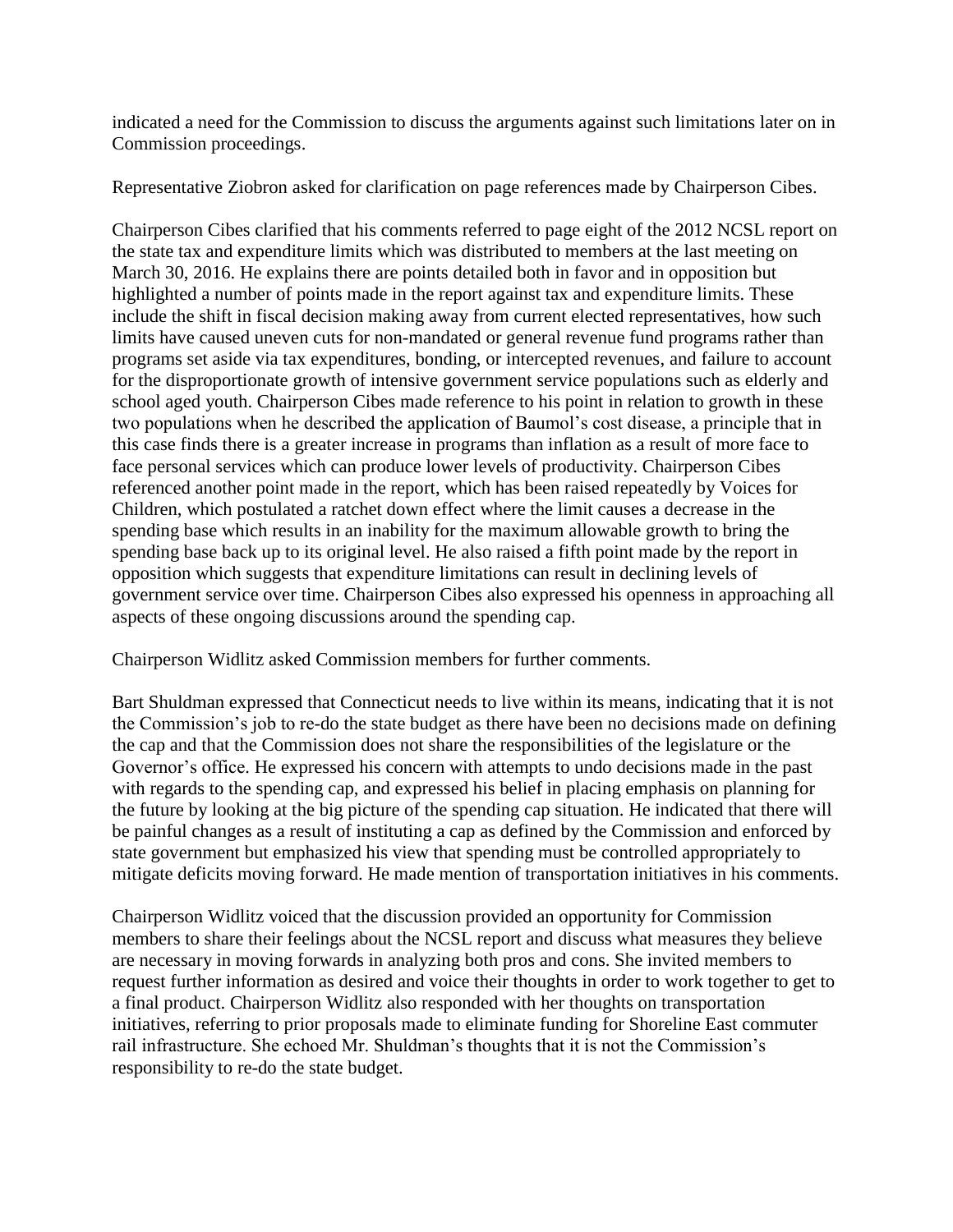Rep. Ziobron stated she was a strong proponent of the General Assembly's charge to the Commission and indicated her concerns with the Commission's ability to come up with definitions before December 2016. She emphasized her hope that through the public hearing processes, hearing from constituents, and working together, the charged task in defining the spending cap can be completed.

Suzanne Bates stated that Connecticut has a spending cap as defined in the Constitution and state statute, but the Commission needs to define three things as per its charge. She offered an idea that the Commission forms a bipartisan subcommittee to draft the definitions that can be then further discussed. She stated that having such definitions would help in the public hearing portion of the Commission's process.

Ron Van Winkle reiterated his point from the previous meeting that defining the spending cap is not a difficult process, but rather the difficult part is the political component. He stated that it is important to be mindful, although it will ultimately be the legislature's job, to identify areas such as how to stay within the cap, how to shift money that is allocated under the cap, and how to identify where money is spent.

Chairperson Widlitz stated the most difficult charge of the Committee will be identifying general government expenditures, indicating she would like to see more research into what other states have undertaken. She expressed her view that it is critical to examine what items may be removed from under the cap in order to access as many federal funds as possible given the amount of money that Connecticut taxpayers receive back. Chairperson Widlitz also said the chairs will meet before the next meeting to establish ideas for preliminary discussion purposes and remarked that she prefers to work collectively as a Commission rather than breaking into subcommittees.

Lori Pelletier expressed her concern with defining what items go under the spending cap with regards to ripple effects at the local level. She stated these ripple effects could arise as cities and towns lose services with state rescissions and tax increases at the municipal level.

Bart Shuldman expressed his concerns with the rise in some costs and maintenance of cost levels in other areas. He stated that if revenues were increasing and the economy was in better shape in Connecticut, then the cities and towns wouldn't be seeing such devastating cuts and the state wouldn't be hurting at all levels as is the case currently and with projected deficits. He stated the emphasis should be on attracting businesses and turning the economy around to mitigate current budget shortfalls, which he expressed, would be alleviated with implementation of a cap.

Ellen Shemitz indicated that fiscal health in Connecticut would not just be attainable through cuts, but rather there are critical investments that must be made to help alleviate the budget situation and contribute to long term state wellbeing. She emphasized that the spending cap ought not to be used as an artificial limit on these investments, which include infrastructure in roads and highways, information technology infrastructure, or in human resources for instance.

Representative Smith reflected on his understanding of the many factors that go into the spending cap conversation as he has examined them over time. He stated his biggest concern is